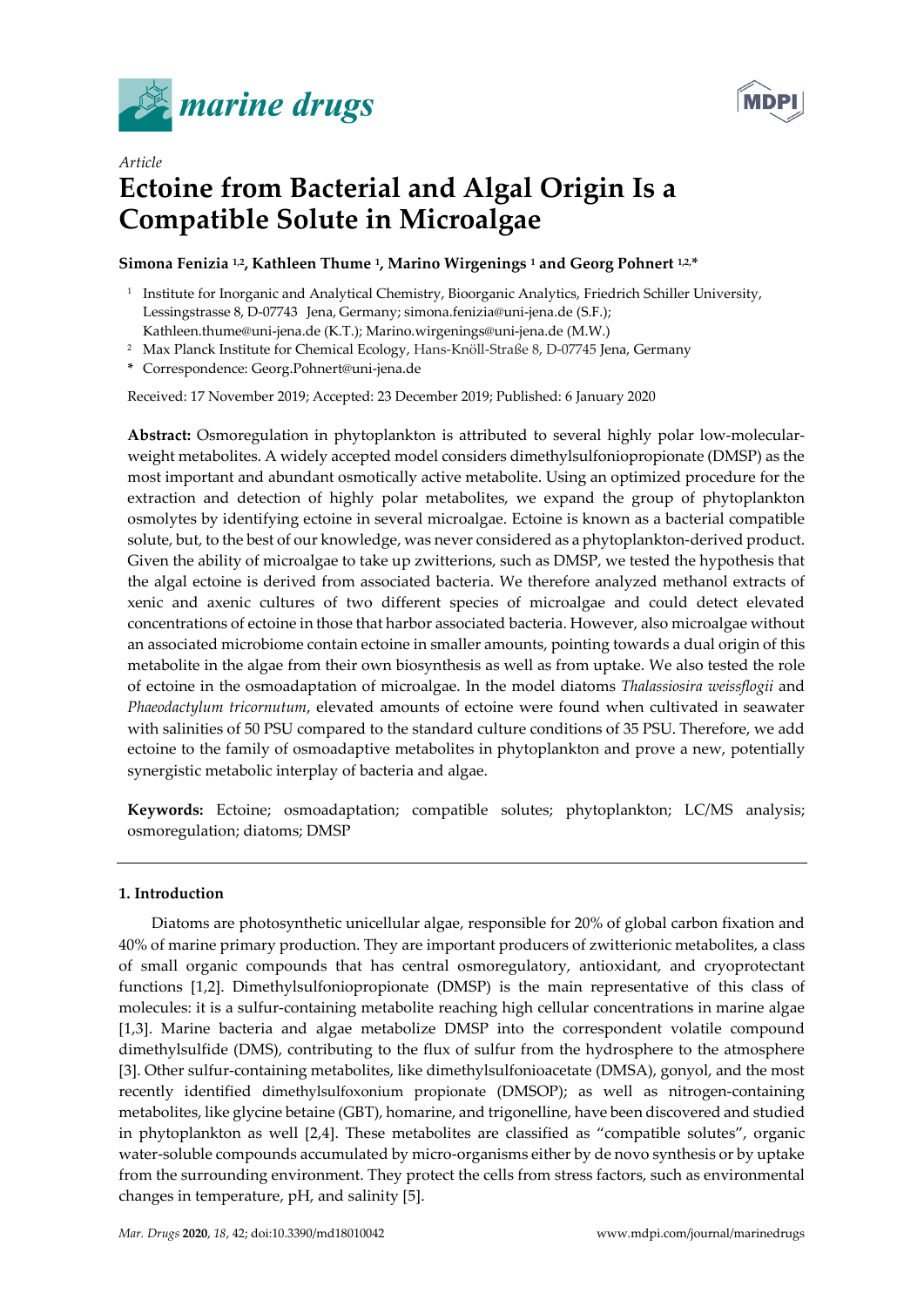Salinity is an environmental master factor for marine organisms, affecting their distribution, reproduction, and behavior [6]. To cope with changing salinity in the oceans, marine algae synthesize, take up, and accumulate compatible solutes to keep physiological levels of cellular hydration and turgor [7,8]. The synthesis of these compounds is energetically costly, requiring assimilation and reduction of sulfate or nitrate [1]. Since nitrogen sources are often limiting in marine habitats, sulfurcontaining osmolytes are more abundant compared to N-containing counterparts. It can thus be argued that the high production of DMS can be linked to the preference of N-limited phytoplankton communities that use DMSP instead of, for example, glycine betaine [9].

In the last years, many organic osmolytes produced by microalgae were identified and their contribution to the osmoadaptation and osmoregulation of marine ecosystems pointed out [2]. A complex picture emerges, showing that the common DMSP/DMS concept represents a massive oversimplification. Osmoadaptation seems to depend on a plethora of metabolites of which only few have been structurally elucidated [2]. Major progress in the field is enabled by the development of direct analytical methods of zwitterions. Spielmeyer and Pohnert [10,11] introduced an ultra performance liquid chromatography (UPLC) method for separation and direct determination of DMSP, GBT, and other zwitterionic metabolites produced by marine phytoplankton. A further liquid chromatography/mass spectrometry (LC/MS) survey of microalgal extracts revealed that the structure and function of several highly polar, most likely zwitterionic small metabolites are still uncharacterized [4]. This study aims to identify such uncharacterized metabolites and to investigate their regulation under osmotic stress. We took advantage of a refined analytical method using highresolution mass spectrometry (based on [7] and [10]) to analyze, qualitatively and quantitatively, unknown components in the "zwittermetabolome" of the diatoms *Thalassiosira weissflogii* and *Phaeodactylum tricornutum*. These two diatoms were selected because they are well-established model organisms for phytoplankton studies. *P. tricornutum* is the first pennate diatom for which the complete genome is known [12]. *T. weissflogii* is one of the few diatoms identified that does not produce quantifiable amounts of DMSP [7]. The alga has previously been used to study acclimation to hyposalinity with a reported detailed transcriptomic and physiologic survey of the response to this stress factor [13]. We observed that osmoadaptation is achieved in both algae by adjustment of intracellular concentrations of different zwitterionic compounds, including the novel algal mediator, ectoine. This metabolite can thus be counted among the phytoplankton-compatible solutes. Moreover, direct uptake of bacteria-derived ectoine by the diatom *T. weissflogii* was detected in a mechanism that represents an economic strategy to acquire essential metabolites instead of their de novo production.

# **2. Results and Discussion**

To identify novel zwitterionic metabolites involved in the osmoadaptation of marine organisms, we analyzed the endometabolome of the diatoms *Thalassiosira weissflogii* and *Phaeodactylum tricornutum* using ultra-high-pressure liquid chromatography high-resolution mass spectrometry (UHPLC–HRMS). Algae were grown at standard culture conditions of 35 Practical Salinity Units (PSU, g NaCl kg−<sup>1</sup> sea water) and under increased salinity of 50 PSU, where the growth of *T. weissflogii* still follows a standard growth curve with slightly reduced cell counts [14]. The selected salinities span the range of saline water and allow the linking of our results to previous studies on osmoregulation of algae [14–16]. We detected the production of several known, but also of structurally unassigned, highly polar low-molecular-weight metabolites under the different salinity concentrations.

# *2.1. Thalassiosira weissflogii*

Figure 1 shows UHPLC–HRMS chromatographic profiles obtained from extracts of xenic and axenic *T. weissflogii* (respective strains used were RCC76 and CCMP1336). This diatom does not produce any quantifiable amount of DMSP [7], the main zwitterionic metabolite produced by many other planktonic algae [4]. In the xenic algal culture, we detected three major zwitterionic metabolites,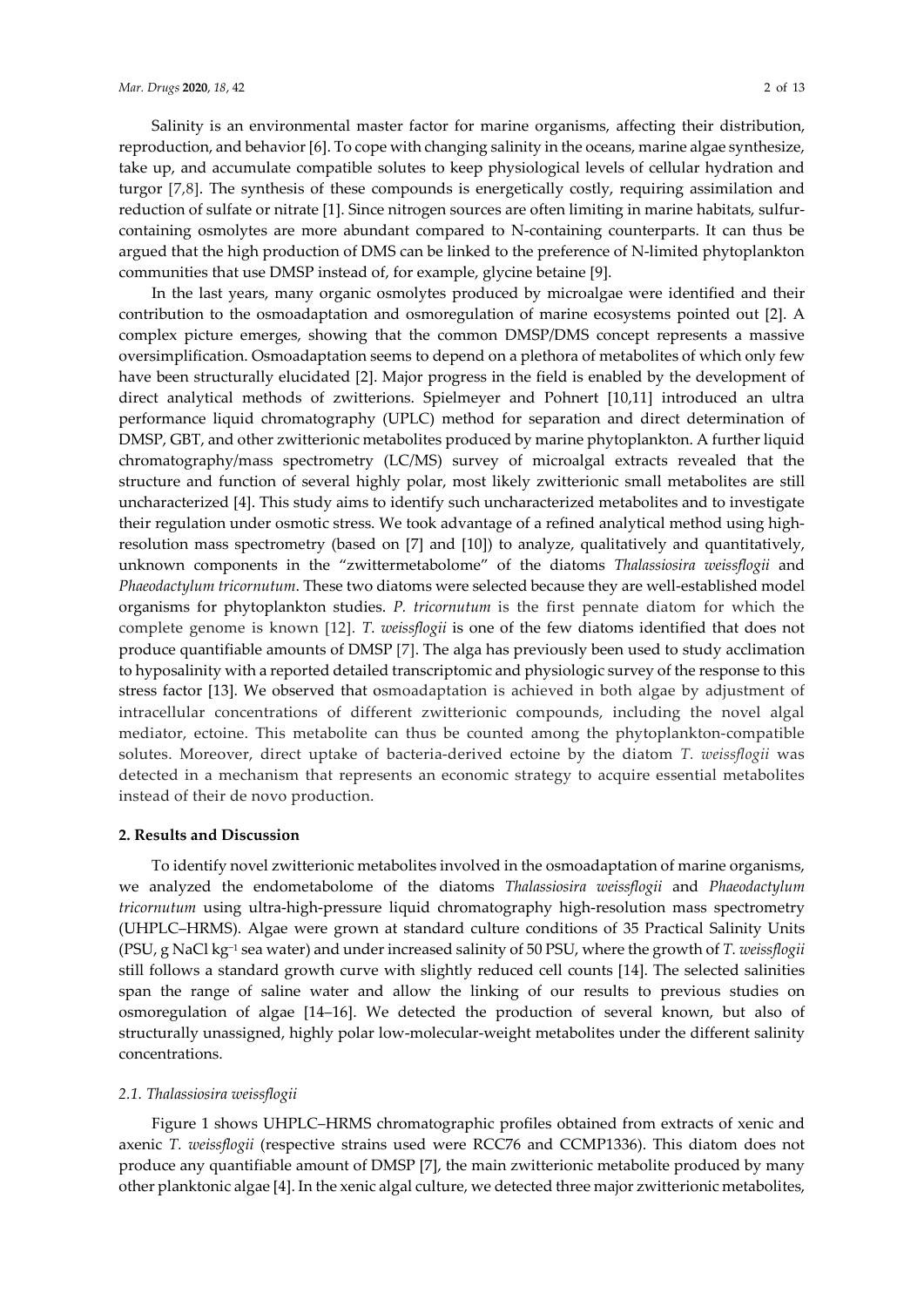glycine betaine and homarine, previously identified in diatoms, as well as an unknown metabolite [9].



**Figure 1.** Chromatographic separation of zwitterionic metabolites in *Thalassiosira weissflogii* RCC76 (35 PSU xenic, (**A**)) and CCMP1336 (35 PSU axenic, (**B**)) using UHPLC–HRMS. The red line in (**A**) represents the UHPLC–HRMS monitoring of the ion trace *m*/*z* = 143.08144 ± 0.0005 after addition of a synthetic ectoine standard, peaks at 5 and 5.2 min are contaminants. The dashed red line in (**B**) depicts the ion trace of  $m/z = 143.08144 \pm 0.0005$ . (C), electrospray ionization (ESI) MS and tandem mass spectrometry (MS/MS) of ectoine with characteristic fragments depicted. The identity of the metabolites glycine betaine and homarine were assigned using synthetic standards according to previous studies [2].

The identity of glycine betaine was verified by co-injection with a commercially available standard. This metabolite is the nitrogen-containing analog of DMSP and is produced by marine phytoplankton dependent on nitrogen availability [17]. Homarine was synthesized in our laboratory according to a published procedure [2,4], and co-injection with the algal extract confirmed its identity (see experimental section for details). Homarine is a nitrogen-containing zwitterion, but, to the best of our knowledge, it was described only as a minor component in the microalgae *Emiliania huxleyi*  and *Platymonas subcordiformis* [2,4,18]. Our data shows that it is a major zwitterionic metabolite in *T. weissflogii*.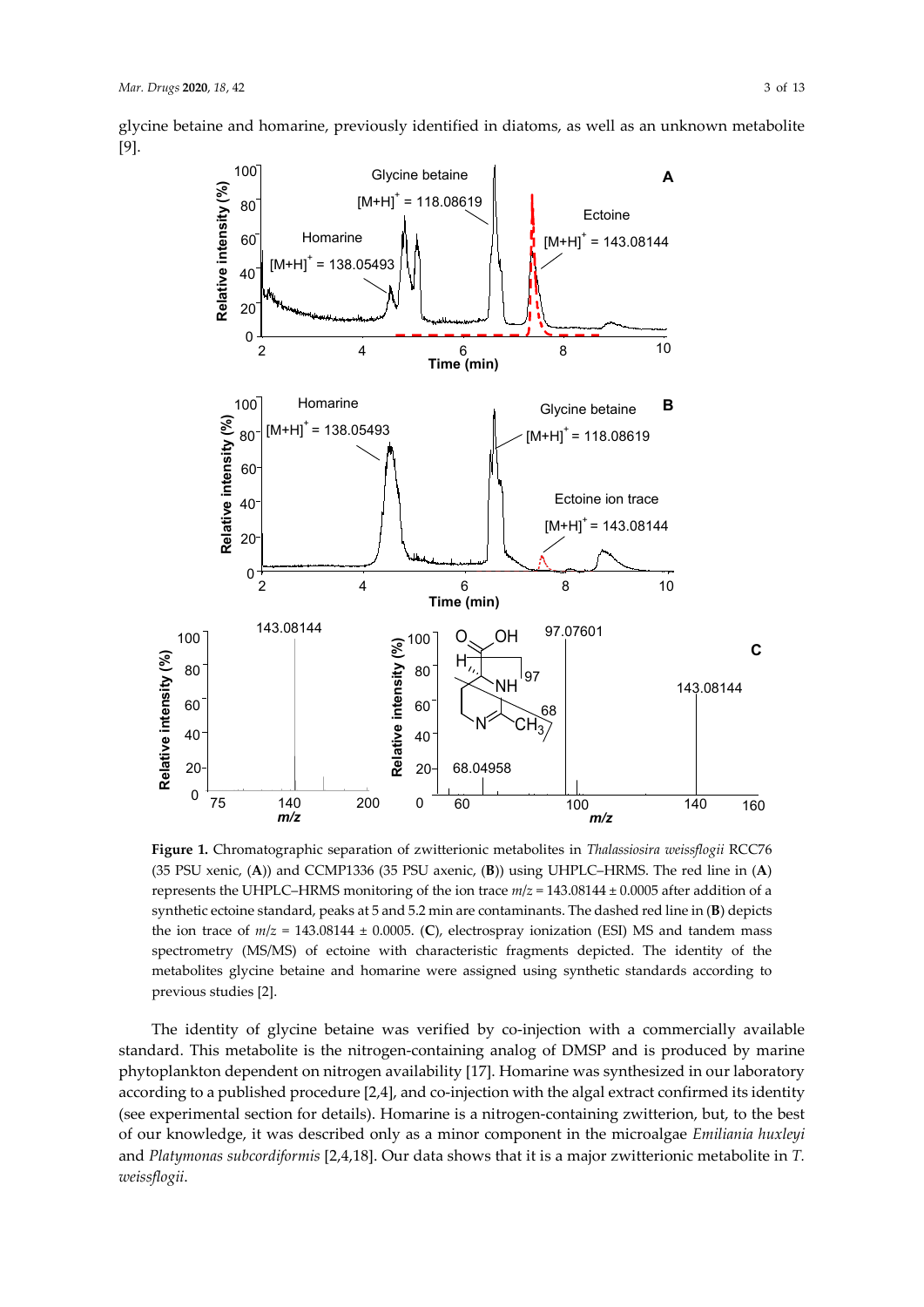In addition to the signals of these two metabolites known from microalgae, the chromatogram and the HRMS spectrum in positive ionization mode shows a peak with  $m/z$  of the  $[M + H]$ <sup>+</sup> 143.08144, corresponding to the molecular formula C6H11O2N2 (Figure 1). A fragment ion *m*/*z* 97.07601 was detected by tandem mass spectrometry (MS/MS) and was attributed to the loss of a carboxylic group. An ion at *m*/*z* 68.04958 indicated a loss of C3H4O2N (Figure 1C). Based on the mass spectrometric data, by comparison with databases (METLIN, MassBank of North America, MetaboLights), and by using bioinformatics tools (Sirius v4.0.1, CSI:FingerID), the signal was tentatively assigned to ectoine. The identity was verified by co-injection of the algal extract with a commercially available standard. Coelution and matching MS/MS data of the analyte and the standard proves the identity of this metabolite as ectoine (Figure 1).

Ectoine, 2-methyl-1,4,5,6-tetrahydropyrimidine-4-carboxylic acid, was initially isolated and identified from the halophilic phototrophic sulfur bacterium *Halorhodospira halochloris*. This metabolite has protective and osmoregulatory functions during adaptation to salinity changes and is therefore classified as bacterial compatible solute [19,20]. Thanks to its hydrophilicity, ectoine has additional protective properties, stabilizing bacterial cells against different kinds of stress like UV radiation and cytotoxins [21]. Besides in bacteria [21,22], ectoine is also found in halophilic ciliates including *Schmidingerothrix salinarum* [23,24], and the halophilic bacterivorous nanoflagellate *Halocafeteria seosinensis* [25]. Some members of Archaea acquired ectoine genes through horizontal gene transfer to cope with a high-salinity environment [26]. Based on gene expression patterns of bacteria in coculture with the diatom *T. pseudonana*, Landa et al. postulated that the alga might provide ectoine to the bacterium *Rugeria pomeroyi* [27]. However, to the best of our knowledge, the production of this metabolite by diatoms has never been reported.

The fact that axenic diatoms produce low, but significant amounts of ectoine (Figure 2) prompted us to mine the genome of the fully sequenced diatom *Phaeodactylum tricornutum* for genes involved in ectoine biosynthesis. In bacteria, ectoine is synthesized by three proteins: EctA, EctB, and EctC. We found homologues of EctA (XP\_002181681.1, E value 0.15) and EctB (XP\_002185537.1, E value 6 × 10−50) that provide the central intermediate Nγ-acetyl-2,4-diaminobutyrate but not for EctC. If the last step, namely, the condensation to ectoine is catalyzed by an EctC protein with low homology or if another condensating enzyme activity is involved remains still open.

# *2.2. Response to Osmotic Stress of T. weissflogii*

To verify osmoregulatory functions of ectoine in the diatom, cells were grown at low (35 PSU) and high (50 PSU) salinity. The higher salinity resulted in reduced cell counts, indicating salinity stress as already observed previously [15]. For short-term salinity stress experiments, cells were grown at 35 PSU to the late exponential phase and transferred to 50 PSU. Analysis of these cells was done 24 h after transfer. Tests were performed on both xenic and axenic cultures of *T. weissflogii* (Figure 2). Xenic cultures were harvested by filtration on GF/C filters, which removes the most part of the bacteria. We verified the removal of bacteria by flow cytometry of the filtrate and found no significant difference between filtrate and culture (filtrate, 17.550 ± 19 cells µL−1; xenic culture, 17.5120  $± 31$  cells  $µL<sup>-1</sup>$ ). We also observed remaining bacteria caught in the filter that might contribute to the detected osmolytes. This fraction can, however, be only minor given the high filtration success.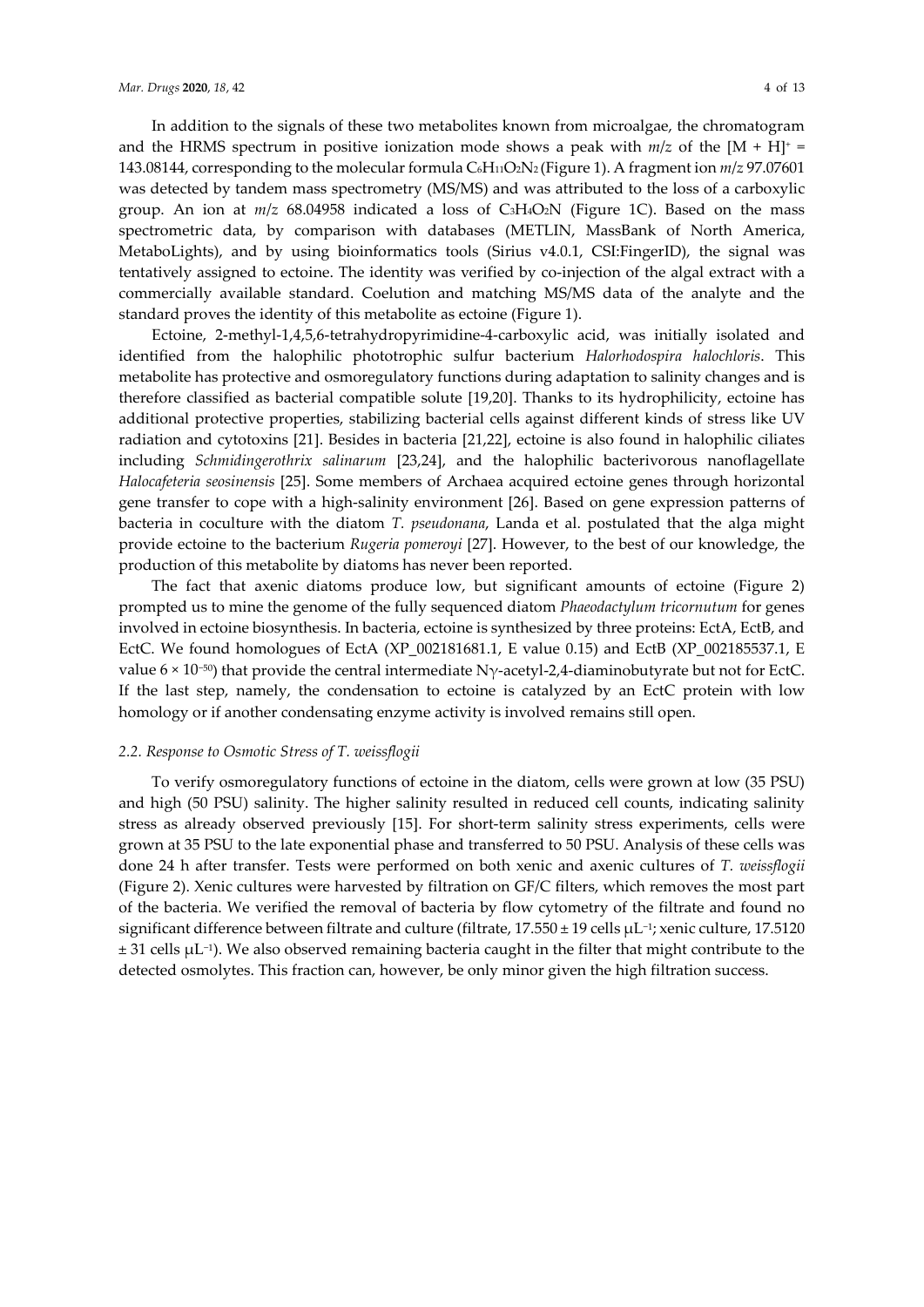

**Figure 2.** Comparison of intracellular amounts of ectoine and homarine in xenic (**A**) and axenic (**B**) cultures of *T. weissflogii*. The value of 35 PSU indicates that cultures were maintained constantly at this salinity, 50 PSU (24 h) indicates that cultures grown at 35 PSU were transferred into medium of 50 PSU and analyzed 24 h after transfer, and 50 PSU indicates cultures that were grown for two generations at this elevated salinity. Concentrations are normalized per cell, error bars represent standard deviation (biological replicates, *N* = 4). Statistical analysis is based on One-Way ANOVA with a Tukey Test for multiple comparison procedures. \*  $P \le 0.05$ , \*\*  $P \le 0.01$ , \*\*\*  $P \le 0.001$ .

Quantification of ectoine revealed that the cellular content in *T. weissflogii* increases during osmotic stress conditions, in particular in xenic cultures, where this molecule is the dominant detected osmolyte (Figure 2). When a short-term stress was introduced, ectoine concentration increased by 3.5-fold compared to the concentration under 35 PSU conditions. Long-term salinity stress led to an over 11-fold increase of ectoine. In axenic cultures, the intracellular concentration of ectoine was more than three orders of magnitude lower compared to xenic ones. In the cultures lacking the associated bacteria, the ectoine content increased 1.6-fold during the short-term salinity stress and 4.8-fold during the long-term stress (Figure 2B). Cell size and volume determined by light microscopy did not change in *T. weissflogii* under osmotic stress conditions (Table 1). Therefore, changes in intracellular amounts of the osmoprotectants also reflect changes of intracellular concentration. The observed plasticity of ectoine content indicates that the associated microbial community contributes substantially to the intracellular ectoine pool and that ectoine content in the xenic cultures can compensate for salinity changes. In contrast, the minor amounts of ectoine in the axenic cultures will not contribute substantially when compared to the other osmolytes present in the cells.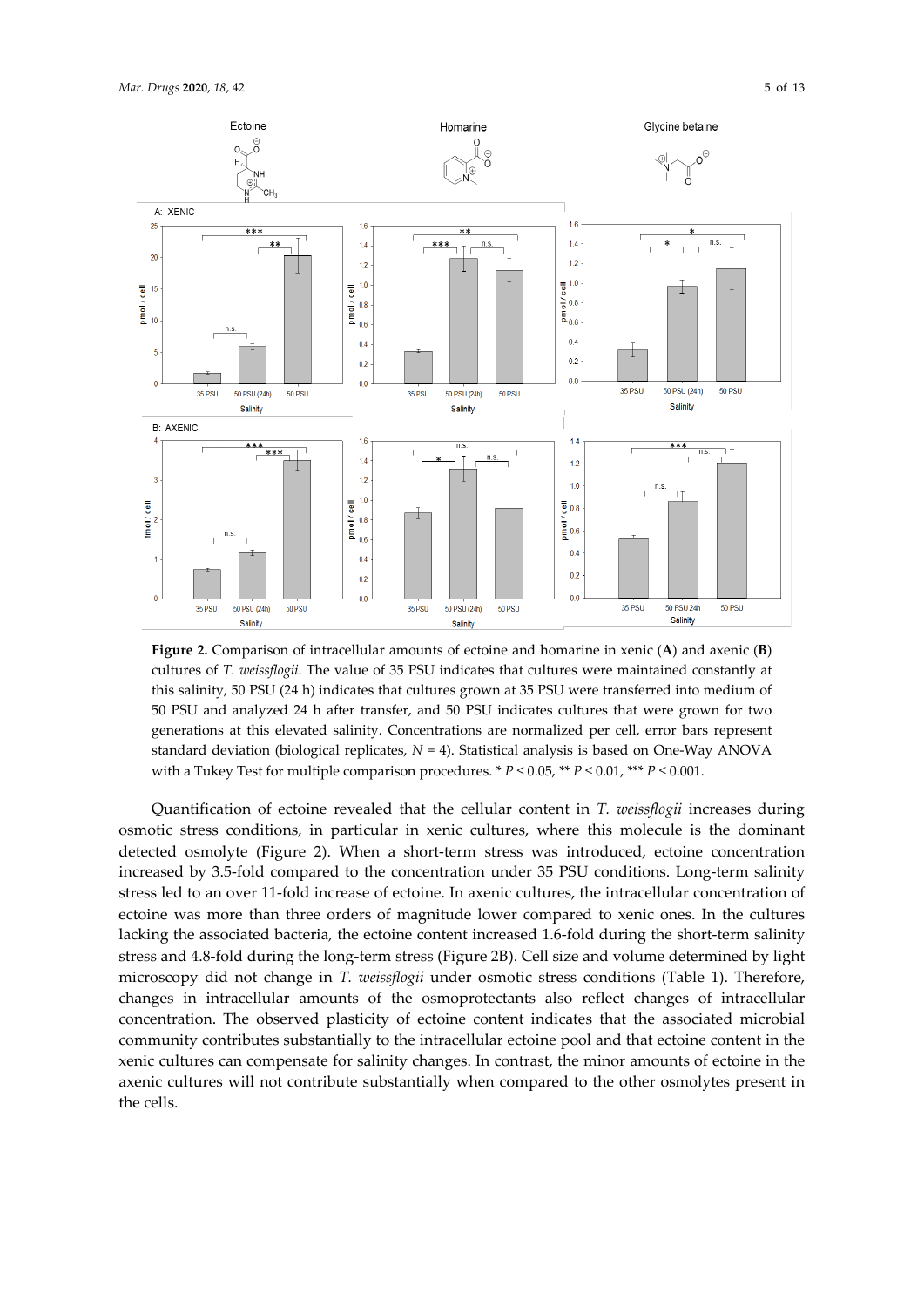|                | Lenght<br>(um) | Width<br>$(\mu m)$ | <b>Cell Volume</b><br>$(\mu m^3)$ | Standard<br><b>Deviation</b> | <b>Difference</b><br>$(\Delta\%)$ | One Way<br><b>ANOVA</b> |  |  |  |  |
|----------------|----------------|--------------------|-----------------------------------|------------------------------|-----------------------------------|-------------------------|--|--|--|--|
| T. weissflogii |                |                    |                                   |                              |                                   |                         |  |  |  |  |
| 35 PSU         | 188            | 95.1               | $1.32 \times 10^{6}$              | $±2.59 \times 10^{5}$        |                                   |                         |  |  |  |  |
| 50 PSU (24 h)  | 227            | 85.7               | $1.23 \times 10^{6}$              | $\pm 1.74 \times 10^5$       | $-6.82\%$                         | n.s.                    |  |  |  |  |
| <b>50 PSU</b>  | 207            | 88.9               | $1.29 \times 10^{6}$              | $\pm 3.12 \times 10^5$       | $-2.27\%$                         | n.s.                    |  |  |  |  |
| P. tricornutum |                |                    |                                   |                              |                                   |                         |  |  |  |  |
| 35 PSU         | 21.6           | 11.8               | 131                               | $\pm 39.1$                   |                                   |                         |  |  |  |  |
| 50 PSU (24 h)  | 20.7           | 10.4               | 113                               | ±29                          | $-13.70\%$                        | n.s.                    |  |  |  |  |
| <b>50 PSU</b>  | 22.4           | 13.6               | 159                               | ±33.8                        | 21.40%                            | p < 0.01                |  |  |  |  |

**Table 1.** Cell size and volume of *T. weissflogii* and *P. tricornutum* under the different salinity conditions.

In axenic conditions, homarine together with glycine betaine are the dominant, compatible solutes (Figure 1). Glycine betaine increased under salinity stress (0.5-fold in short term, more than 2-fold in long-term treatments, Figure 2). However, in contrast to ectoine, no influence of the microbial community on the content of this osmolyte was observed. Glycine betaine has been earlier observed as a metabolite compensating for salinity changes in phytoplankton including *T. weissflogii* [2,17]. The independence of the associated microbial community on glycine betaine levels indicates that its regulation in algae is independent of biotic interactions with the associated microbiome, but rather depends on the external salinity.

The third dominant osmolyte is homarine (Figure 1). Homarine has not been described as osmolyte in diatoms before, but in the prasinophyte *Platymonas subordiformis*, as well as in the coccolithophore *E. huxleyi* [2,28]. In xenic cultures, homarine concentrations were substantially lower compared to ectoine concentrations but both were in the pmol cell−<sup>1</sup> range at 35 PSU salinity (Figure 2). At 35 PSU, homarine production under axenic conditions nearly doubled compared to xenic cultures, indicating a predominant or exclusive algal origin of this metabolite. The elevated amount in axenic cultures is potentially compensating for their overall lower ectoine content. Homarine in xenic cultures increases 3.9-fold after short-term and 3.5-fold after long-term salinity stress. In axenic conditions, a 1.5-fold increase due to short-term salinity stress was observed, while long-term stress had no significant impact on the concentration of this metabolite (Figure 2). In contrast to the ectoine concentration that is substantially dependent on bacterial presence at both salinities, intracellular concentrations of homarine at high salinity are similar in xenic and axenic cultures. Under both axenic and xenic conditions, the response to homarine is already at its maximum after short-term stress and seems to be a fast response in comparison to ectoine and glycine betaine that are both building up during prolonged culturing under high salinity.

# *2.3. Ectoine Uptake by T. weissflogii*

Due to the difference of intracellular compatible solute concentration between xenic and axenic cultures, we investigated whether microalgae can take up extracellular ectoine that might be provided by associated bacteria. Therefore, we incubated axenic cultures of *T. weissflogii* cultivated in artificial seawater of different salinities, supplied with  $1 \mu M$  of stable isotope (deuterium) labeled D3-ectoine. We determined the relative amount of the labeled metabolite in relation to the cellular ectoine by integrating the respective ions of the labeled and unlabeled form (Figure 3). Under all salinity conditions, labeled ectoine exceeded that of the unlabeled form, indicating a substantial uptake of the externally supplied substrate. The relative amount of labeled ectoine in comparison to the unlabeled metabolite was maximal at 35 PSU, the salinity at which the lowest cellular content was observed in Figure 2B. With increasing salinity, the proportion of ectoine taken up in its labeled form decreased, which is mainly due to the increased content of the unlabeled metabolite (Figures 2 and 3). According to these results, the higher content of ectoine in xenic cultures of *T. weissflogii* compared to the axenic ones can be explained by uptake of the compound supplied by bacteria. Microalgae can thus act as a sink of this metabolite, which becomes particularly available when environmental changes in salinity occur.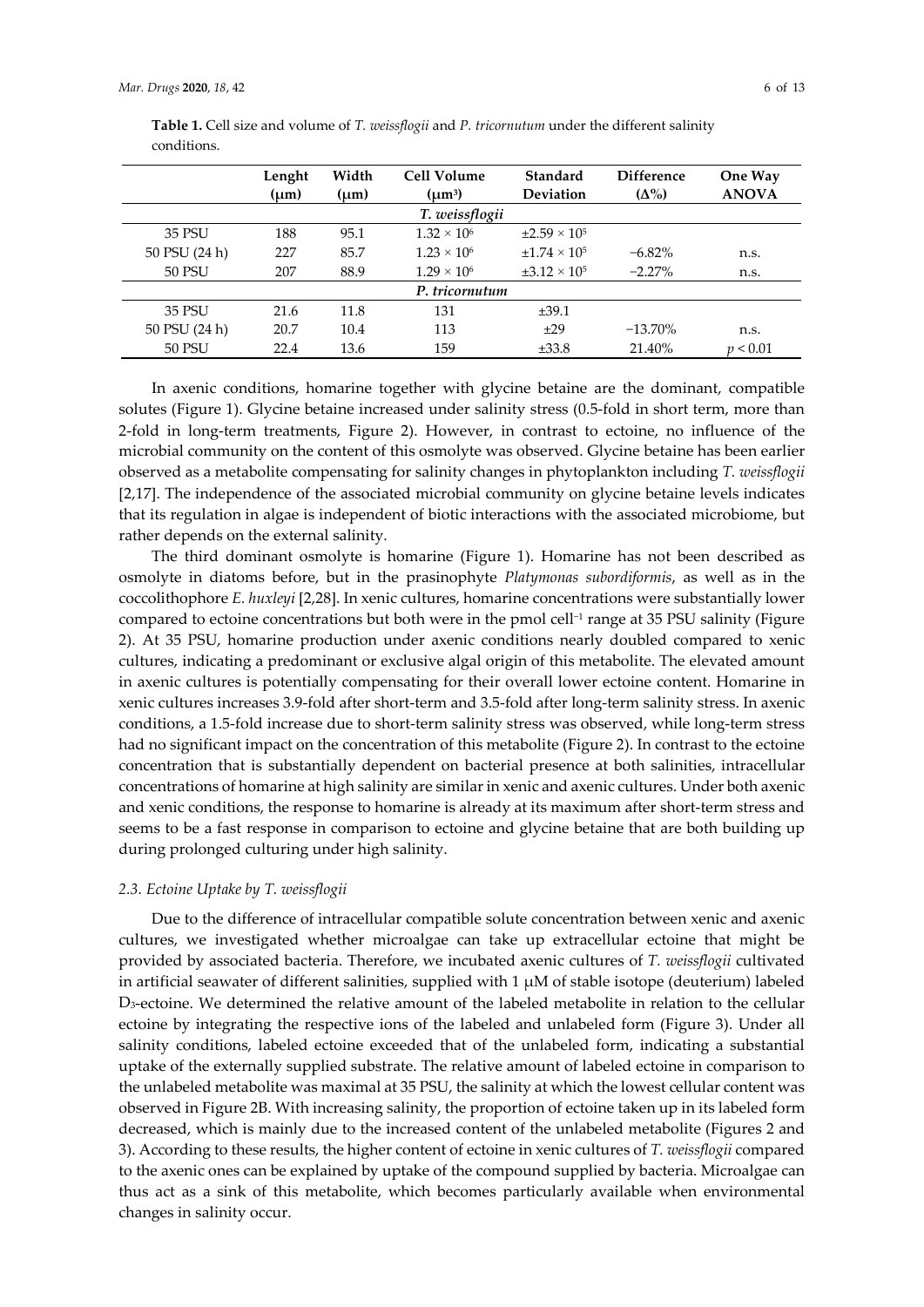Several studies reported uptake mechanisms for zwitterionic osmolytes in marine algae [8,29]. *T. weissflogii*, a diatom that is not producing DMSP, relies entirely on the uptake of DMSP to fulfill cellular functions [7]. Our results demonstrate that this diatom also takes up ectoine very efficiently. This suggests that *T. weissflogii* generally uses external zwitterionic metabolites to counteract osmotic stress. Two transport systems for compatible solutes (ATP-Binding Cassette Transporters (ABC Transporters) and Betaine-Choline-Carnitine Transporters (BCCT)) have been reported in marine micro-organisms. They recognize DMSP and structurally related compounds like glycine betaine and transport them into the cells [7,8,29–31]. Likewise, in Gram-positive and Gram-negative bacteria, transport systems for compatible solutes are part of the strategy used by microbial cells to overcome stress. Often there are several systems involved in the uptake of these osmolytes in order to provide a robust strategy to counter the adverse condition [32]. Several ectoine transport systems involved in adaptation to osmotic stress, temperature, and nutrient stress conditions were characterized in bacteria and assigned to four different transport families: (i) binding protein-dependent ABC transporters, (ii) major facilitator family (MFS), (iii) BCCT, and (iv) periplasmatic binding proteindependent tripartite ATP independent periplasmatic transporter family (TRAP-T) [33,34]. Generally, transport systems have a broad specificity, being able to transport other compatible solutes; but there are also cases, like the TeaABC transporter system in *Halomonas elongata* [35] and the EctT transporter in *Virgibacillus pantothenticus* [36], where the system is specific for ectoine. However, no detailed information on related systems is available for diatoms.



**Figure 3.** Uptake of stable isotope labeled D3-ectoine in axenic cultures of *Thalassiosira weissflogii*  CCMP1336 under different salinity conditions (see legend of Figure 2 for explanation of the respective treatments). Error bars represent standard deviation (biological replicates, *N* = 4). Statistical analysis is based on One-Way ANOVA with a Tukey Test for multiple comparison procedures. \*\*\*  $P \le 0.001$ .

# *2.4. Ectoine in* Phaeodactylum tricornutum

We also detected ectoine in the model diatom *Phaeodactylum tricornutum*. In contrast to *T. weissflogii* and most other diatoms, *P. tricornutum* is capable of adjusting its cell size according to the physicochemical conditions in the environment. We were thus interested in the question to which degree the diatom adapts to changes in salinity through adjustment of the cellular ectoine content and its cell size.

As in *T. weissflogii*, in xenic cultures of *P. tricornutum*, increased salinity resulted in significantly elevated cellular ectoine concentrations (Figure 4). Counterintuitively, the cell size increased with increasing salinity by 20.6 % in the long-term salinity stress treatment, compared to the control (*P* < 0.01, Table 1). Thus, there is no adaptation by decreased cell volume and consequently, higher concentrations of cellular metabolites, as it is observed in plant cells. Compensation with acquired ectoine is thus a means of adaptation in this diatom as well.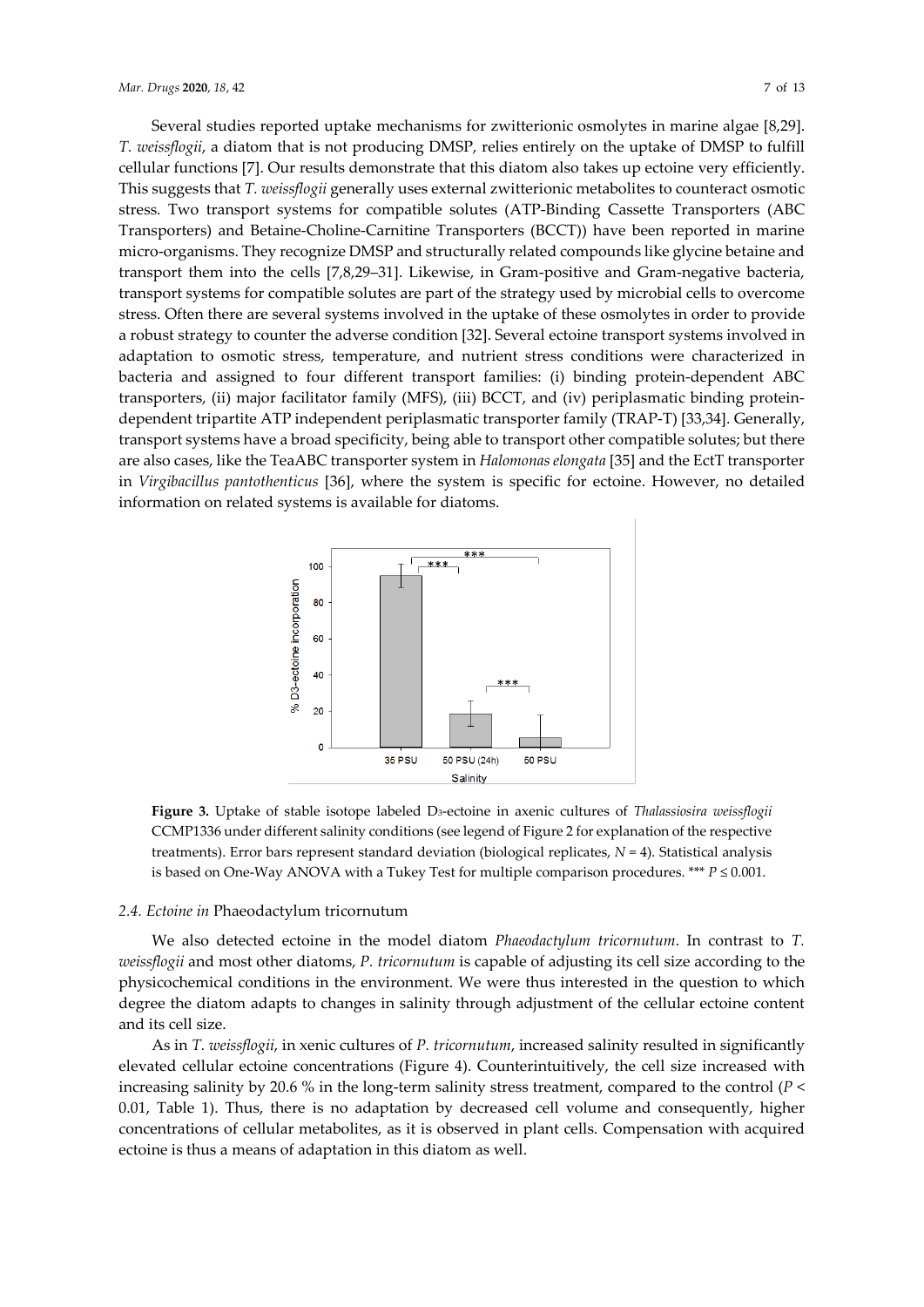

**Figure 4.** Ectoine content in xenic cultures of *P. tricornutum* under different salinity conditions (see legend of Figure 2 for explanation of the respective treatments). Error bars represent standard deviation (biological replicates, *N* = 4). Statistical analysis is based on One-Way ANOVA with a Tukey Test for multiple comparison procedures. \* *P* < 0.05.

### *2.5. Ectoine in Other Microalgae*

Data of a survey of zwitterionic osmolytes [4] could be used to re-evaluate the distribution of ectoine. Integration of the ectoine signals in the chromatograms revealed that ectoine was always detected in LC-MS in amounts similar to those of DMSP (Table 2). This substantial amount of a novel compatible solute, in diatoms (*T. weissflogii*, *Skeletonema costatum*, and *Phaeodactylum tricornutum*), a dinoflagellate (*Prorocentrum minimum*), two haptophytes (*Prymnesium parvum* and *Isochrysis galbana*), and a coccolithophore (*Emiliania huxleyi*), suggests a massive contribution to overall carbon fluxes in the oceans. Given the turnover of DMSP of ca.  $10^9$  tons annually [37,38] and the similar ectoine content, we suggest a massive contribution of this metabolite to nitrogen shuttling within the plankton. Together with DMSP, glycine betaine, and homarine, it clearly belongs to the class of major osmolytes according to the classification in Gebser et al. [2].

**Table 2.** Quantitative survey of ectoine production by xenic marine microalgae compared to other zwitterionic metabolites. Chromatograms for ectoine evaluation and values of dimethylsulfoniopropionate (DMSP) and dimethylsulfoxonium propionate (DMSOP) are obtained from Thume et al. 2018 [4]. Replicates: *N* = 3, error bars are based on standard deviation.

| <b>Species</b> | GBT    | <b>DMSA</b> | Gonyol | $n$ DMSP         | n DMSOP           | $n$ Ectoine        |
|----------------|--------|-------------|--------|------------------|-------------------|--------------------|
|                |        |             |        | (fmol per cell)  | (fmol per cell)   | (fmol per cell)    |
| P. minimum     | $^{+}$ | $^{+}$      | $+$    | $304.5 \pm 61.2$ | $3.66 \pm 1.23$   | $141.67 \pm 13.43$ |
| P. parvum      | $+$    | -           | $^{+}$ | $16.2 \pm 4.4$   | $0.029 \pm 0.005$ | $7.85 \pm 1.61$    |
| S. costatum    | $^{+}$ |             |        | $6.56 \pm 2.06$  | $0.029 \pm 0.005$ | $5.42 \pm 1.89$    |
| E. huxleyi     | $+$    |             | $^{+}$ | $4.83 + 0.57$    | $0.029 \pm 0.013$ | $2.26 \pm 0.45$    |
| I. galbana     | $+$    |             | $^{+}$ | $4.69 + 0.27$    | $0.017 \pm 0.003$ | $2.62 \pm 0.53$    |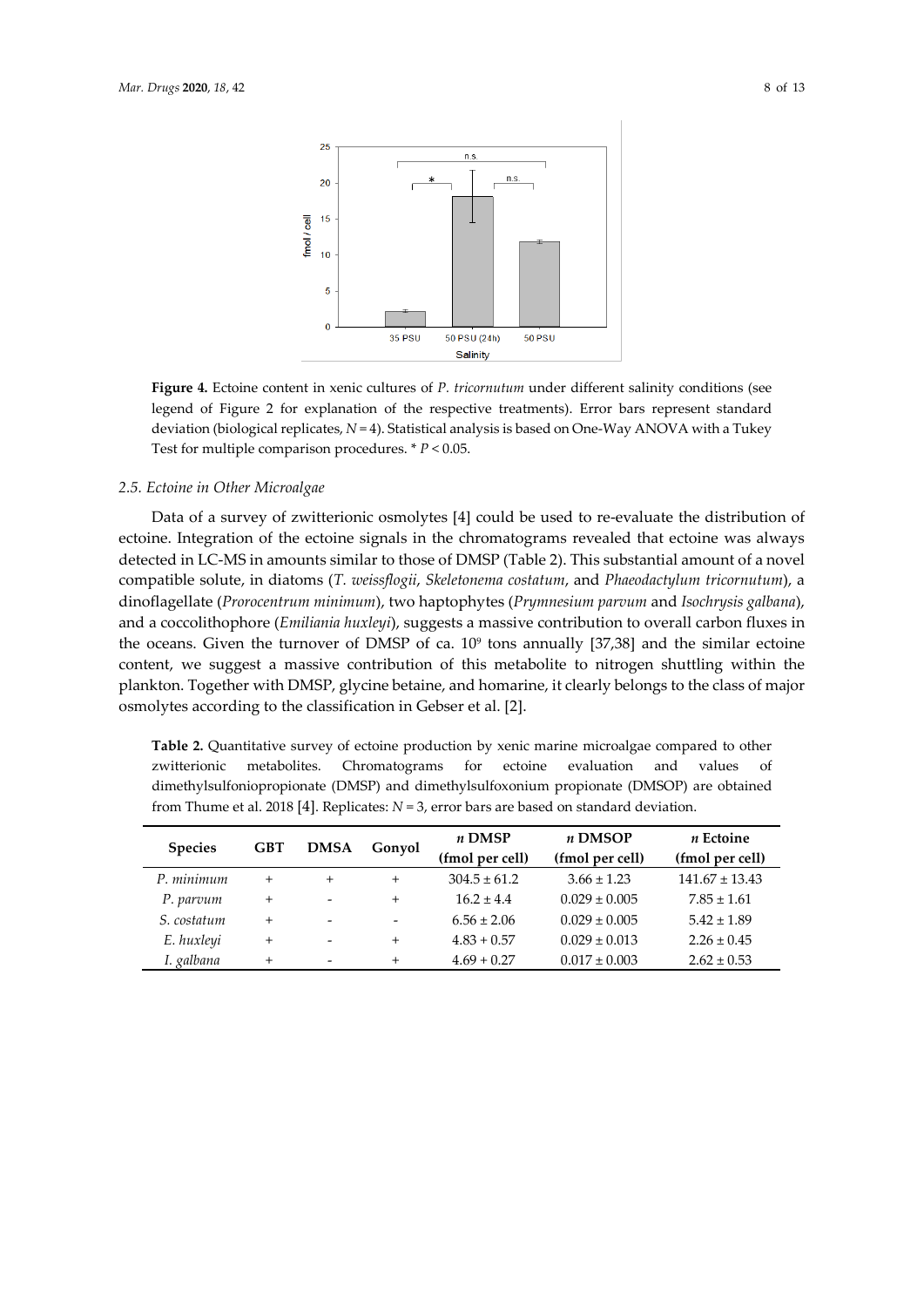# **3. Materials and Methods**

# *3.1. Cultivation of Microalgae*

Xenic and axenic cultures of *Thalassiosira weissflogii* (RCC76, Roscoff Culture Collection, Roscoff, France; CCMP 1336, Provasoli-Guillard National Center for *Marine* Algae and Microbiota, East Boothbay, ME, USA) as well as a culture of *Phaeodactylum tricornutum* (SCCAP K-1280, http://www.sccap.dk) were cultivated in artificial seawater medium according to Maier and Calenberg [39]. Standing cultures in 50 mL polystyrene cell culture bottles with membrane filter screw caps for gas exchange were maintained at a temperature of 14  $^{\circ}$ C  $\pm$  2  $^{\circ}$ C. A 14:10 light–dark cycle with light was provided by Osram biolux lamps (40 µmol photons m−2s−1 between 400 and 700 nm). Cultures were grown to the exponential phase (determined in independent preliminary experiments recording cell counts), diluted 20-fold with fresh medium, and cultivated again to the exponential phase before the analysis. Their axenity was checked during the growth and before the extraction by microscopy and by plating aliquots of each culture on marine broth-agar plates.

#### *3.2. Salinity Treatment*

For long-term salinity stress tests, cultures of *T. weissflogii* and *P. tricornutum* were grown in artificial seawater with a standard salinity of 35 Practical Salinity Units (PSU), as well as in artificial sea water where the salinity was adjusted, by addition of NaCl, to reach a final concentration of 50 PSU. For short-term salinity stress test, cultures of diatoms were grown in 35 PSU artificial seawater to the exponential phase and 24 h before the extraction, 5 mL of a 2.65 M solution of NaCl was added after sterile filtration to 35 mL cultures, in order to reach a final salinity of 50 PSU. All media were autoclaved before use. For each salinity, microalgae were cultivated in triplicates.

#### *3.3. Cell Counting and Size Measurement*

To determine the final cell densities, 50  $\mu$ L of diatoms cultures were analyzed using a BD Accuri™ C6 flow cytometer, with standard filters. The discriminator was set to forward light scatter and samples were analyzed with a flow rate of  $35 \mu L/min$ . Prior to data collection, the instrument was validated using diluted beads solutions with a known concentration. Pictures for cell size determination were taken with a Leica DFC280 microscope using a Nikon DS-U3 camera. Pictures of 50 randomly selected cells for every salinity were evaluated. Measurements were performed with NIS-Elements Viewer Ver4.50.00. Calculations of the average cell volumes were based on a rectangular shape for *T. weissflogii* and on an ellipsoid shape for *P. tricornutum* [40]. To determine the efficiency of the GF/C filtration to remove bacteria from algal cells (see Section 3.4), 30 mL of a xenic culture of *T. weissflogii* was split. One 15 mL aliquot was diluted with 45 mL of sterile artificial seawater, while the other 15 mL were filtered on Whatman GF/C filters as described below. Filters were washed three times with 15 mL of sterile artificial seawater and the filtered medium was collected. Samples of the filtered medium (250  $\mu$ L) and of the diluted culture (250  $\mu$ L) were fixed with glutaraldehyde (1% final concentration) for 15 min and stained with SYBR GOLD® (SYBR™ Gold Nucleic Acid Gel Stain (10,000× Concentrate in DMSO), Thermo Scientific, 10,000-fold diluted from stock solution) for 15 min in the dark. Then, the samples were measured with a BD AccuriTM C6 flow cytometer with the following settings:  $25 \mu L$  per sample, 4  $\mu L/min$ , 3 washing steps between each sample with milliQ water.

# *3.4. Sample Preparation*

Diatom cells were extracted at the late exponential phase of growth, by filtration of 30 mL of each culture under reduced pressure (Whatman GF/C grade microfiber filters) of 500 mbar, followed by vacuum filtration of 90 mL of sea water. In xenic cultures, this procedure allowed to remove most bacteria as verified by flow cytometry. Filters were immediately transferred into 4 mL glass vials containing 500  $\mu$ L of methanol, while another 500  $\mu$ L of methanol was added directly on the filter. After 30 min at room temperature, samples were stored at −20 °C. For ultra-high-pressure liquid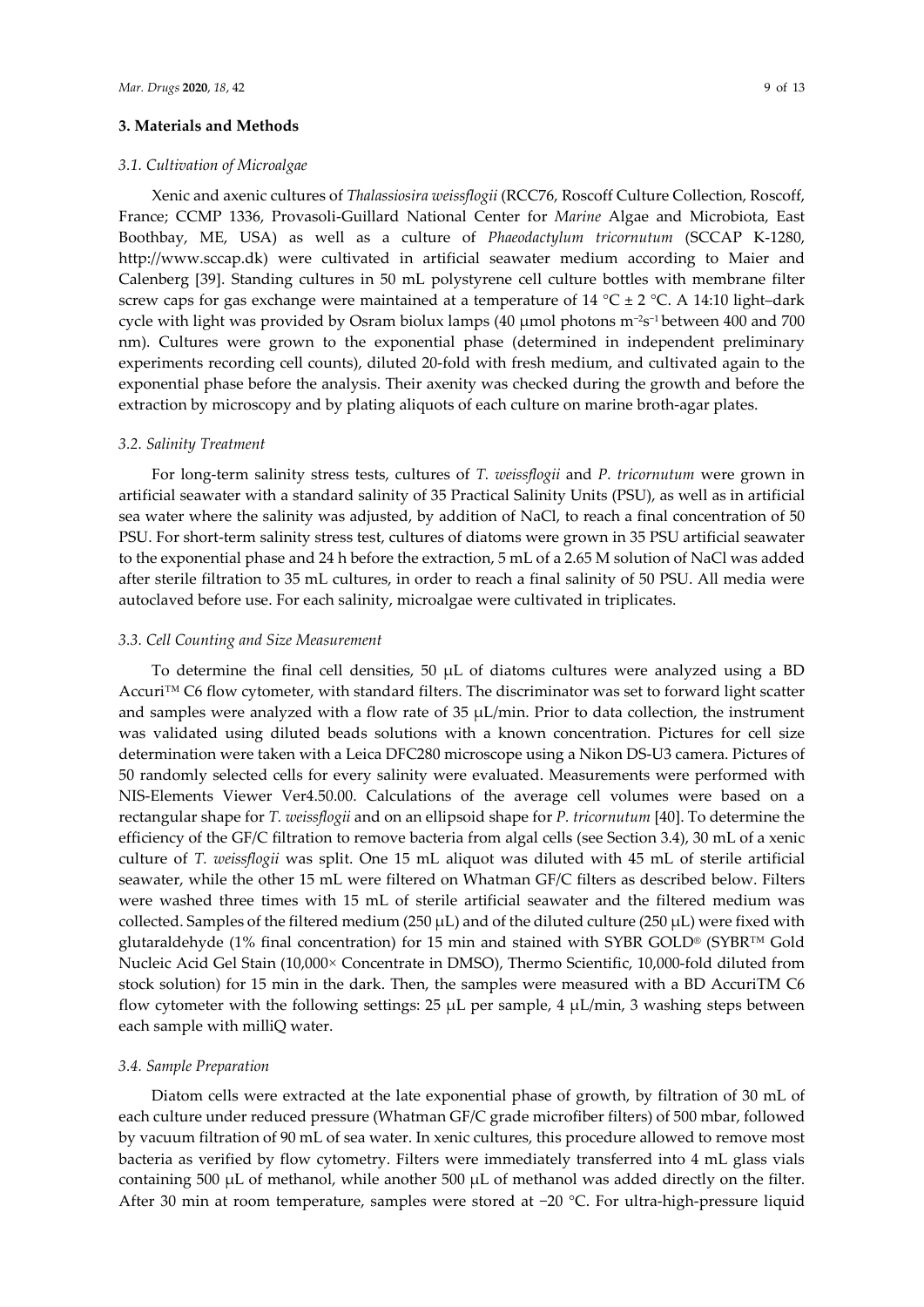chromatography high-resolution mass spectrometry (UHPLC-HRMS) analysis, 50 µL of each extract were diluted with 100  $\mu$ L of a mixture of acetonitrile and water (9:1  $v/v$ ). After centrifugation (5 min,  $4.500 \times g$ , the supernatant was submitted to UHPLC-HRMS analysis.

## *3.5. Equipment*

Analytical separation and quantification were performed on a Dionex Ultimate 3000 system (Thermo Scientific) coupled to a Q-Exactive Plus Orbitrap mass spectrometer (Thermo Scientific). Electrospray ionization was performed in positive mode ionization, with the following parameters: capillary temperature, 380 °C; spray voltage, 3.000 V; sheath gas flow, 60 arbitrary units; and aux gas flow, 20 arbitrary units. The LC separation column was a SeQuant ZIC-HILIC column (5  $\mu$ m, 2.1  $\times$ 150 mm, SeQuant), equipped with a SeQuant ZIC-HILIC guard column (5  $\mu$ m, 2.1 × 20 mm). NMR spectra were recorded on a Bruker Avance 400 MHz instrument.

#### *3.6. Osmolyte Analysis*

For separation of osmolytes, the eluent consisted of high-purity water with 2% acetonitrile and 0.1% formic acid (solvent A) and 90% acetonitrile with 10% water and 5 mmol L−1 ammonium acetate (solvent B) [11]*.* The flow rate was set to 0.6 mL min−1 and a linear gradient was used for separation with 100% solvent B (2 min), 60% B (11 min), 20% B (11.8 min), 20% B (14.9 min), 100% B (15 min), 100% B (18 min). The column was kept at 25 °C; the injection volume was 2  $\mu$ L. Identification of ectoine was carried out by addition of ectoine (Sigma-Aldrich) as internal standard; for a proper quantification, a calibration curve of the standard followed by comparisons of the peak area of the analytes with the peak area of the internal standard was performed. The calibration curve  $(n = 3)$  for the area of the molecular ion was  $y = 7.58 \times 10^7 x$  with  $r = 0.9964$ , limit of detection (LOD) = 0.90 nM, limit of quantification (LOQ) = 2.7 nM. For homarine, the calibration curve (*n* = 3) for the areas of the molecular ion was  $y = 1.29 \times 10^8 x$  with  $r = 0.9915$ , limit of detection (LOD) = 4.96 nM, limit of quantification (LOQ) = 15.03 nM; for glycine betaine,  $y = 1.54 \times 10^8 x$  with  $r = 0.9495$ , limit of detection  $(LOD) = 0.28 \mu M$ , limit of quantification  $(LOQ) = 0.85 \mu M$ .

## *3.7. Uptake of Labeled Ectoine by Marine Diatoms*

For determination of ectoine uptake, 40-mL cultures of *T. weissflogii* supplied with 1 µM of D3 ectoine were prepared, four replicates per each salinity treatment. Cultures were gravity-filtered on Whatman GF/C during the late exponential phase of growth, and cells on the filter were washed three times with 20 mL of the respective medium. Filters were immediately transferred into 1 mL of methanol. Samples were frozen and further analyzed as described above. During separation, H/D isotope exchange was observed and mass spectrometric data were corrected for the scrambling using data from a run of the pure labeled compound.

## *3.8. Homology Search*

Homologues of the enzymes of the ectoine pathway from *Halorhodospira halochloris* were identified by BLAST searches of the *P. tricornutum* genome at NCBI (http://www.ncbi.nlm.nih.gov/sites/ genome) using default parameters.

# *3.9. Synthesis of D3-ectoine*

All reactions were performed under an argon atmosphere. All solvents and chemicals were used without further purification. Dry solvents were obtained from VWR (ethanol, electronic grade) and Acros (diethylether (Et2O), extra dry, over molecular sieve, AcroSeal®). D,L-diaminobutyric acid was bought from Sigma-Aldrich, (Germany) and D<sub>3</sub>-labeled acetonitrile from Euriso-Top (Cambridge Isotope Laboratories).

**Synthesis of D3-ethyl acetimidate** [41,42]: Dry HCl gas was bubbled through 5 mL (85.6 mmol) of dry ethanol over a period of 3 h at room temperature. The HCl gas was generated in an argonpurged round-bottom flask by slow dropwise addition of concentrated H2SO4 onto solid NaCl. The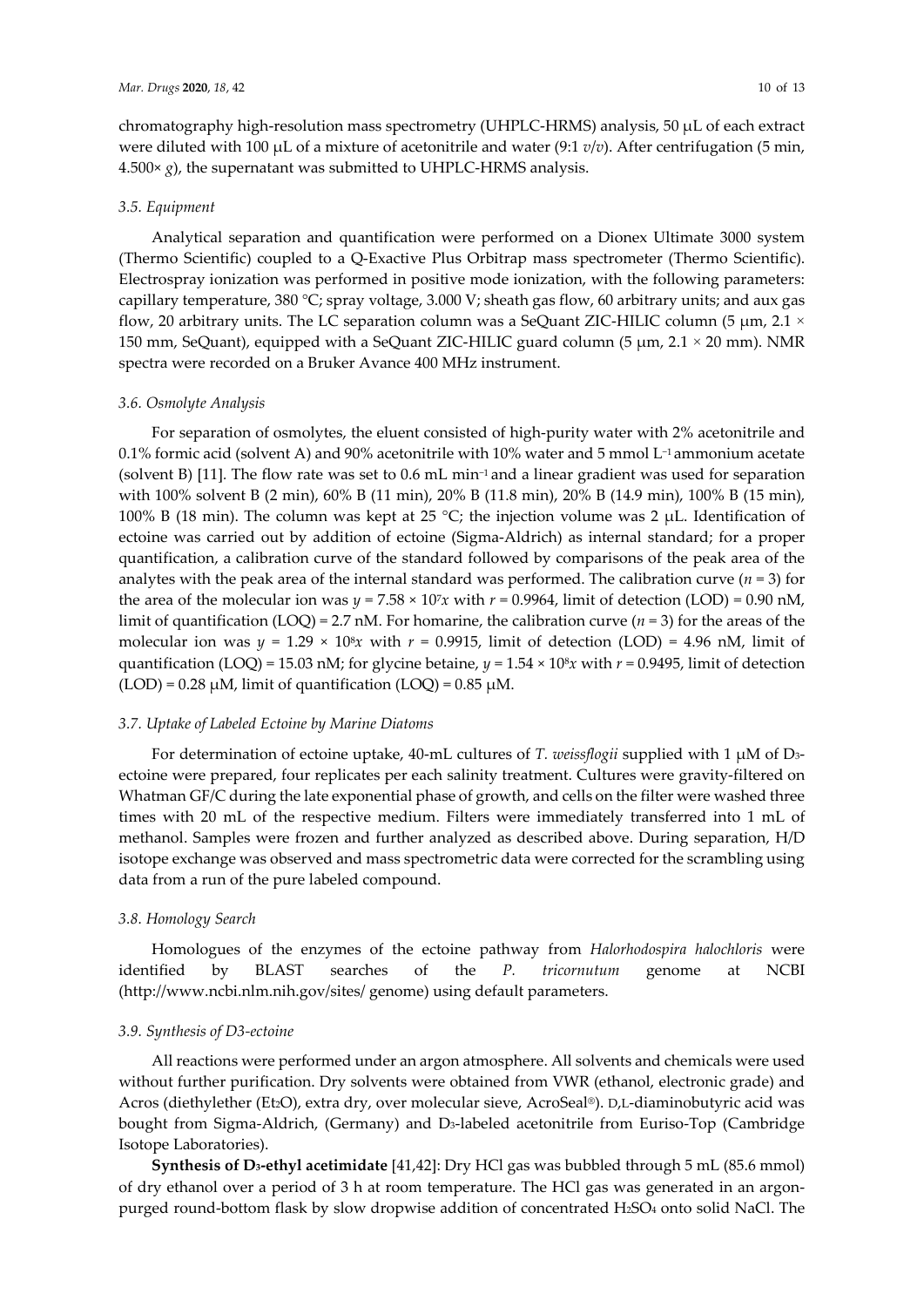gas outlet of the flask was connected to a drying line filled with CaSO4 and introduced to the reaction flask through a syringe needle. Under positive argon pressure, the reaction flask was placed in a dry ice/acetone bath and 5.0 mL (95.7 mmol) of D3-labeled acetonitrile was added dropwise. The reaction was brought to  $0^{\circ}$ C and stirred overnight. A white solid precipitate formed and dry Et<sub>2</sub>O (12.5 mL) was added. The resulting slurry was stirred for 15–30 min; after this time, the solvent was removed with a syringe and the product was dried under argon flow to give (**1**) (3.48 g, 27.6 mmol, 43%) as a white solid. 1H NMR (400 MHz, CDCl3) δ ppm: 1.44 (s, 3H, CH3), 4.56 (s, -OCH2-), 11.19–12.08 (br d, 2H, NH2); 13C NMR (100 MHz, CDCl3) δ ppm: 13.63 (CH3), 70.69 (-OCH2-), 176.77 (-C=NH2).

**Synthesis of D3-ectoine:** In a flask, 3.4 g of D3-ethyl acetimidate was dissolved in ethanol (30 mL). Under a stream of argon, 6.0 g (30 mmol) of D,L-diaminobutyric acid was added and the reaction was stirred overnight at room temperature. Then, the mixture was heated to reflux for two hours and cooled to  $0^{\circ}$ C. After centrifugation, Et<sub>2</sub>O (10 mL) was added to the supernatant and the product precipitated. The solvent was decanted and the precipitate redissolved in ethanol (500  $\mu$ L). Precipitation with Et<sub>2</sub>O was repeated four times to yield 2 (148 mg, 1.01 mmol, 2%) as a white solid. <sup>1</sup>H NMR (400 MHz, CDCl<sub>3</sub>): δ 2.24 (m, 2H, C5 CH<sub>2</sub>), 3.45 (m, 2H, C6 CH<sub>2</sub>), 4.36 (t, 1H, C4 CH); <sup>13</sup>C NMR (100 MHz, CDCl3): δ 16.7 (m, CD3), 20.51 (C5), 36.73 (C6), 50.66 (C4), 161.09 (C2), 170.87 (C7). ESI-MS (positive)  $m/z$  146.100 [M + H]<sup>+</sup>.

# **4. Conclusions**

We describe here the prevalence of a novel phytoplankton osmolyte, ectoine, that is found in all investigated marine microalgae. Cellular ectoine content in *T. weissflogii* and *P. tricornutum* is substantially elevated in the presence of bacteria. The axenic algae also produce minor amounts of the compounds, indicating both algae and bacteria as producers. Externally applied ectoine is readily taken up by the algae in amounts sufficient to compensate for osmotic stress.

**Author Contributions:** Conceptualization, S.F. and G.P.; Sample Preparation, S.F. and K.T.; Synthesis, S.F. and M.W.; Analysis, S.F.; Writing-Original Draft Preparation, S.F.; Writing-Review & Editing, S.F., K.T., M.W. and G.P.; Supervision, G.P. All authors have read and agreed to the published version of the manuscript.

**Funding:** This research was funded by the International Max Planck Research School Exploration of Ecological Interactions with Molecular Techniques.

**Conflicts of Interest:** The authors declare no conflict of interest.

## **References**

- 1. Moran, M.A.; Durham, B.P. Sulfur metabolites in the pelagic ocean. *Nat. Rev. Microbiol.* **2019**, *17*, 665–678, doi:10.1038/s41579-019-0250-1.
- 2. Gebser, B.; Pohnert, G. Synchronized regulation of different zwitterionic metabolites in the osmoadaption of phytoplankton. *Mar. Drugs* **2013**, *11*, 2168–2182, doi:10.3390/md11062168.
- 3. Yoch, D.C. Dimethylsulfoniopropionate: Its sources, role in the marine food web, and biological degradation to dimethylsulfide. *Appl. Environ. Microbiol.* **2002**, *68*, 5804–5815, doi:10.1128/aem.68.12.5804- 5815.2002.
- 4. Thume, K.; Gebser, B.; Chen, L.; Meyer, N.; Kieber, D.J.; Pohnert, G. The metabolite dimethylsulfoxonium propionate extends the marine organosulfur cycle. *Nature* **2018**, *563*, 412–415, doi:10.1038/s41586-018-0675- 0.
- 5. Curson, A.R.J.; Todd, J.D.; Sullivan, M.J.; Johnston, A.W.B. Catabolism of dimethylsulphoniopropionate: Microorganisms, enzymes and genes. *Nat. Rev. Microbiol.* **2011**, *9*, 849–859, doi:10.1038/nrmicro2653.
- 6. Smyth, K.; Elliott, M. Effects of changing salinity on the ecology of the marine environment. In *Stressors in the Marine Environment*; Solan, M., Whiteley, N., Eds.; Oxford University Press: Oxford, UK, 2016; pp. 161– 174, doi:10.1093/acprof:oso/9780198718826.003.0009.
- 7. Spielmeyer, A.; Gebser, B.; Pohnert, G. Investigations of the uptake of dimethylsulfoniopropionate by phytoplankton. *ChemBioChem* **2011**, *12*, 2276–2279, doi:10.1002/cbic.201100416.
- 8. Dickschat, J.S.; Rabe, P.; Citron, C.A. The chemical biology of dimethylsulfoniopropionate. *Org. Biomol. Chem.* **2015**, *13*, 1954–1968, doi:10.1039/c4ob02407a.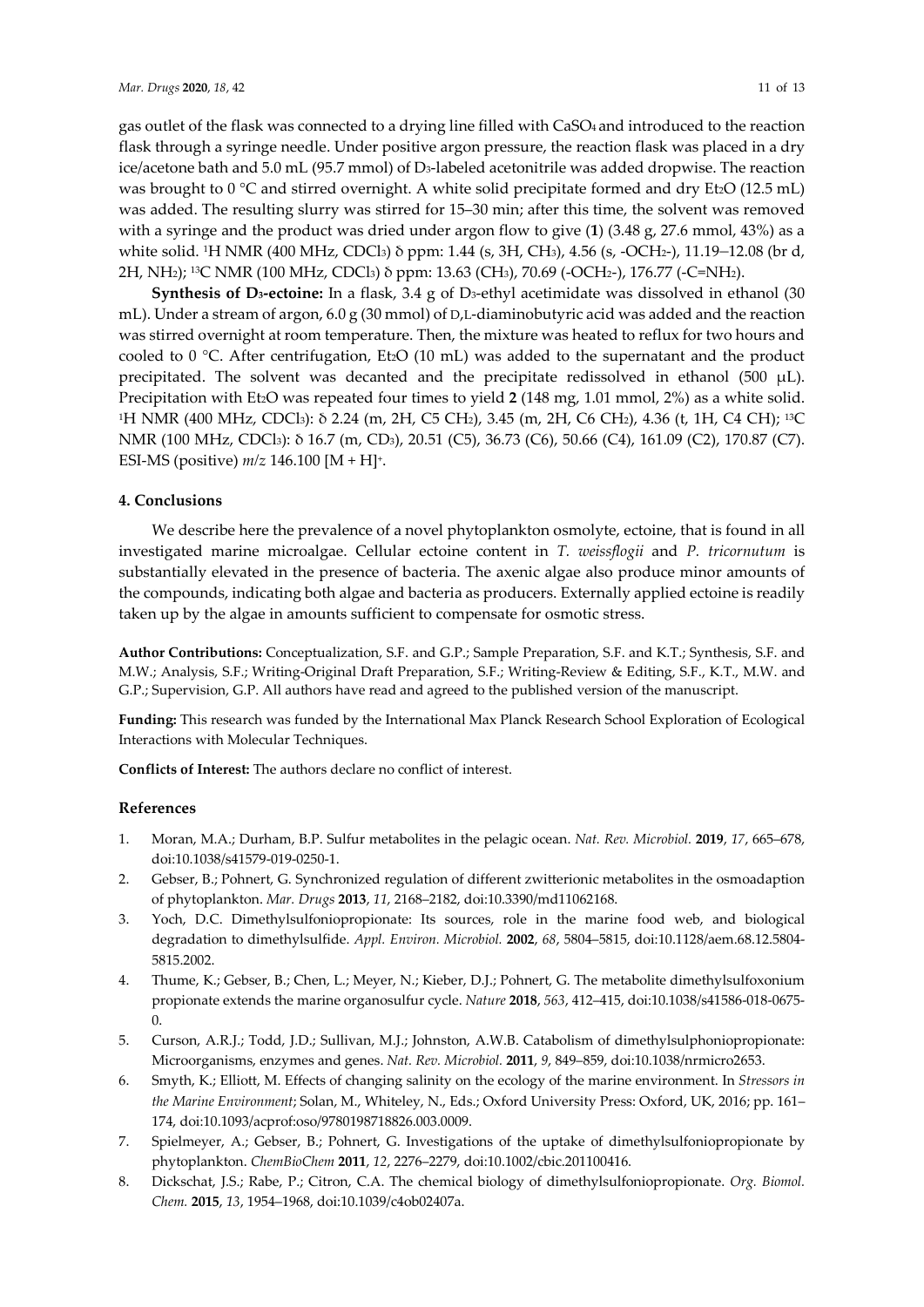- 9. Keller, M.D.; Kiene, R.P.; Matrai, P.A.; Bellows, W.K. Production of glycine betaine and dimethylsulphoniopropionate in marine phytoplankton. II. N-limited chemostat cultures. *Mar. Biol.* **1999**, *135*, 249–257, doi:10.1007/s002270050621.
- 10. Spielmeyer, A.; Pohnert, G. Direct quantification of dimethylsulfoniopropionate (DMSP) with hydrophilic interaction liquid chromatography/mass spectrometry. *J. Chromatogr. B* **2010**, *878*, 3238–3242, doi:10.1016/j.jchromb.2010.09.031.
- 11. Spielmeyer, A.; Gebser, B.; Pohnert, G. Dimethylsulfide sources from microalgae: Improvement and application of a derivatization-based method for the determination of dimethylsulfoniopropionate and other zwitterionic osmolytes in phytoplankton. *Mar. Chem.* **2011**, *124*, 48–56, doi:10.1016/j.marchem.2010.12.001.
- 12. Zhao, P.P.; Gu, W.; Wu, S.; Huang, A.; He, L.; Xie, X.; Gao, S.; Zhang, B.; Niu, J.; Lin, A.P.; et al. Silicon enhances the growth of *Phaeodactylum tricornutum* Bohlin under green light and low temperature. *Sci. Rep.*  **2014**, *4*, 3958, doi:10.1038/srep03958.
- 13. Bussard, A.; Corre, E.; Hubas, C.; Duvernois-Berthet, E.; Le Corguille, G.; Jourdren, L.; Coulpier, F.; Claquin, P.; Lopez, P.J. Physiological adjustments and transcriptome reprogramming are involved in the acclimation to salinity gradients in diatoms. *Environ. Microbiol.* **2017**, *19*, 909–925, doi:10.1111/1462- 2920.13398.
- 14. Garcia, N.; Lopez-Elias, J.A.; Miranda, A.; Martinez-Porchas, M.; Huerta, N.; Garcia, A. Effect of salinity on growth and chemical composition of the diatom *Thalassiosira weissflogii* at three culture phases. *Lat. Am. J. Aquat. Res.* **2012**, *40*, 435–440, doi:10.3856/vol40-issue2-fulltext-18.
- 15. Ito, T.; Asano, Y.; Tanaka, Y.; Takabe, T. Regulation of biosynthesis of dimethylsulfoniopropionate and its uptake in sterile mutant of *Ulva pertusa* (Chlorophyta). *J. Phycol.* **2011**, *47*, 517–523, doi:10.1111/j.1529- 8817.2011.00977.x.
- 16. Takagi, M.; Karseno; Yoshida, T. Effect of salt concentration on intracellular accumulation of lipids and triacylglyceride in marine microalgae *Dunaliella cells*. *J. Biosci. Bioeng.* **2006**, *101*, 223–226, doi:10.1263/jbb.101.223.
- 17. Keller, M.D.; Kiene, R.P.; Matrai, P.A.; Bellows, W.K. Production of glycine betaine and dimethylsulphoniopropionate in marine phytoplankton. I. Batch cultures. *Mar. Biol.* **1999**, *135*, 237–248, doi:10.1007/s002270050621.
- 18. Dickson, D.M.J.; Kirst, G.O. The role of b-dimethylsulphoniopropionate, glycine betaine and homarine in the osmoacclimation of *Platymonas subcordiformis*. *Planta* **1986**, *167*, 536–543.
- 19. Galinski, E.A.; Pfeiffer, H.-P.; Trüper, H.G. 1,4,5,6-Tetrahydro-2-methyl-4-pyrimidinecarboxylic acid. A novel cyclic amino acid from halophilic phototrophic bacteria of the genus *Ectothiorhodospira*. *Eur. J. Biochem.* **1985**, *149*, 135–139.
- 20. Kolp, S.; Pietsch, M.; Galinski, E.A.; Gutschow, M. Compatible solutes as protectants for zymogens against proteolysis. *Biochim. Biophys. Acta* **2006**, *1764*, 1234–1242, doi:10.1016/j.bbapap.2006.04.015.
- 21. Kunte, H.J.; Lentzen, G.; Galinski, E.A. Industrial production of the cell protectant ectoine: Protection mechanisms, processes and products. *Curr. Biotechnol.* **2014**, *3*, 10–25.
- 22. Waditee-Sirisattha, R.; Kageyama, H.; Takabe, T. Halophilic microorganism resources and their applications in industrial and environmental biotechnology. *AIMS Microbiol.* **2016**, *2*, 42–54, doi:10.3934/microbiol.2016.1.42.
- 23. Weinisch, L.; Kuhner, S.; Roth, R.; Grimm, M.; Roth, T.; Netz, D.J.A.; Pierik, A.J.; Filker, S. Identification of osmoadaptive strategies in the halophile, heterotrophic ciliate *Schmidingerothrix salinarum*. *PLoS Biol.* **2018**, *16*, e2003892, doi:10.1371/journal.pbio.2003892.
- 24. Weinisch, L.; Kirchner, I.; Grimm, M.; Kuhner, S.; Pierik, J.J.; Rossello-Mora, R.; Filker, S. Glycine betaine and ectoine are the major compatible solutes used by four different halophilic heterotrophic ciliates. *Microb. Ecol.* **2019**, *77*, 317–331, doi:10.1007/s00248-018-1230-0.
- 25. Harding, T.; Roger, A.J.; Simpson, A.G.B. Adaptations to high salt in a halophilic protist: Differential expression and gene acquisitions through duplications and gene transfers. *Front. Microbiol.* **2017**, *8*, 944, doi:10.3389/fmicb.2017.00944.
- 26. Widderich, N.; Czech, L.; Elling, F.J.; Könneke, M.; Stöveken, N.; Pittelkow, M.; Riclea, R.; Dickschat, J.S.; Heider, J.; Bremer, E. Strangers in the archaeal world: Osmostress-responsive biosynthesis of ectoine and hydroxyectoine by the marine thaumarchaeon *Nitrosopumilus maritimus*. *Environ. Microbiol.* **2016**, *18*, 1227– 1248, doi:10.1111/1462-2920.13156.